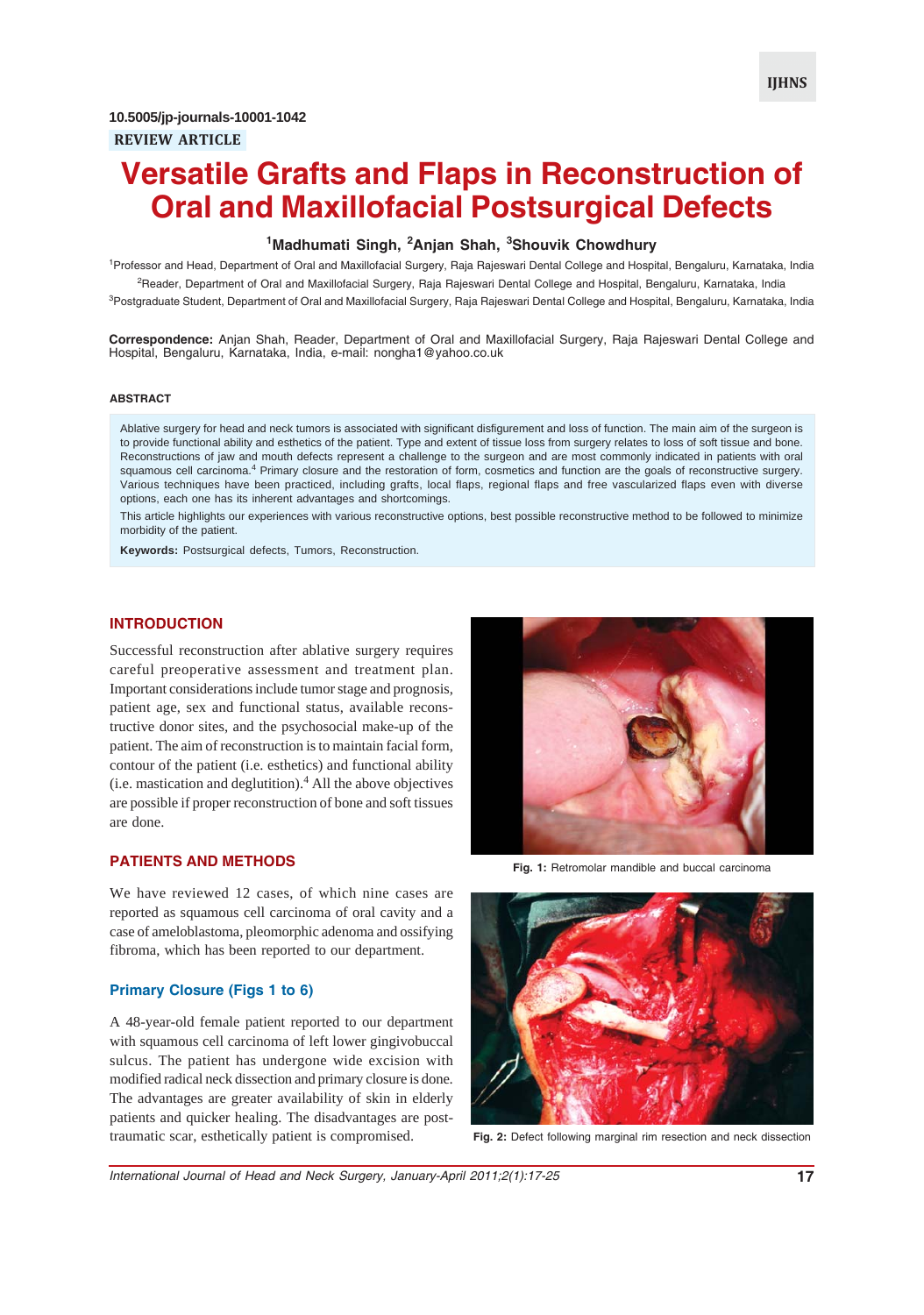*Madhumati Singh et al*



**Fig. 3:** Primary closure left buccal carcinoma defect



**Fig. 6:** Healed defect (1 month postoperative)



**Fig. 4:** Left buccal carcinoma intraoral resection defect



**Fig. 5:** Intraoral closure

### **Split Thickness Skin Graft**

A 58-year-old female patient reported squamous cell carcinoma of right upper gingivobuccal sulcus (GBS) and has been reconstructed with split thickness skin graft. The

advantages are it can be taken under less favorable condition. The disadvantages are the graft shrinks considerably, chance of abnormal pigmentation, highly susceptible to trauma and chance of formation of fistula.

### **Buccal Fat Pad**

A 45-year-old female patient with squamous cell carcinoma of left lower GBS reported to our department. She has undergone wide excision along with supraomohyoid neck dissection. The advantages of buccal fat pad are rapid reepithelialization, rich vascular supply, less donor site skin scars. Disadvantages are it is prone to dehiscence.

### **Nasolabial Flap (Figs 7 to 10)**

A 56-year-old female patient reported to our department with squamous cell carcinoma of left lower anterior alveolus. In this case, marginal mandibulectomy (MRND) has been done and reconstruction is done with nasolabial flap. The advantages of this flap are large amount of tissue and good cosmetic result following closure of the donor site. The disadvantages are hair growth from the flap in patients who do not receive radiotherapy and the flap pedicle must crossover the occlusal table of dentate patients.

### **Sternocleidomastoid Flap (Figs 11 to 17)**

A 56-year-old male patient reported to our department with squamous cell carcinoma of right lower GBS. The patients underwent wide excision with marginal mandibulectomy and reconstruction is done with sternocleidomastoid muscle flap. The advantages are proximity of recipient site, one stage procedure, total flap loss is rare, good color match, sufficient bulk.

# **Pectoralis Major Myocutaneous Flap (Figs 18 to 20)**

It is known as Work Horse of reconstruction.

Three cases of squamous cell carcinoma have been operated in our institution and reconstruction is done with

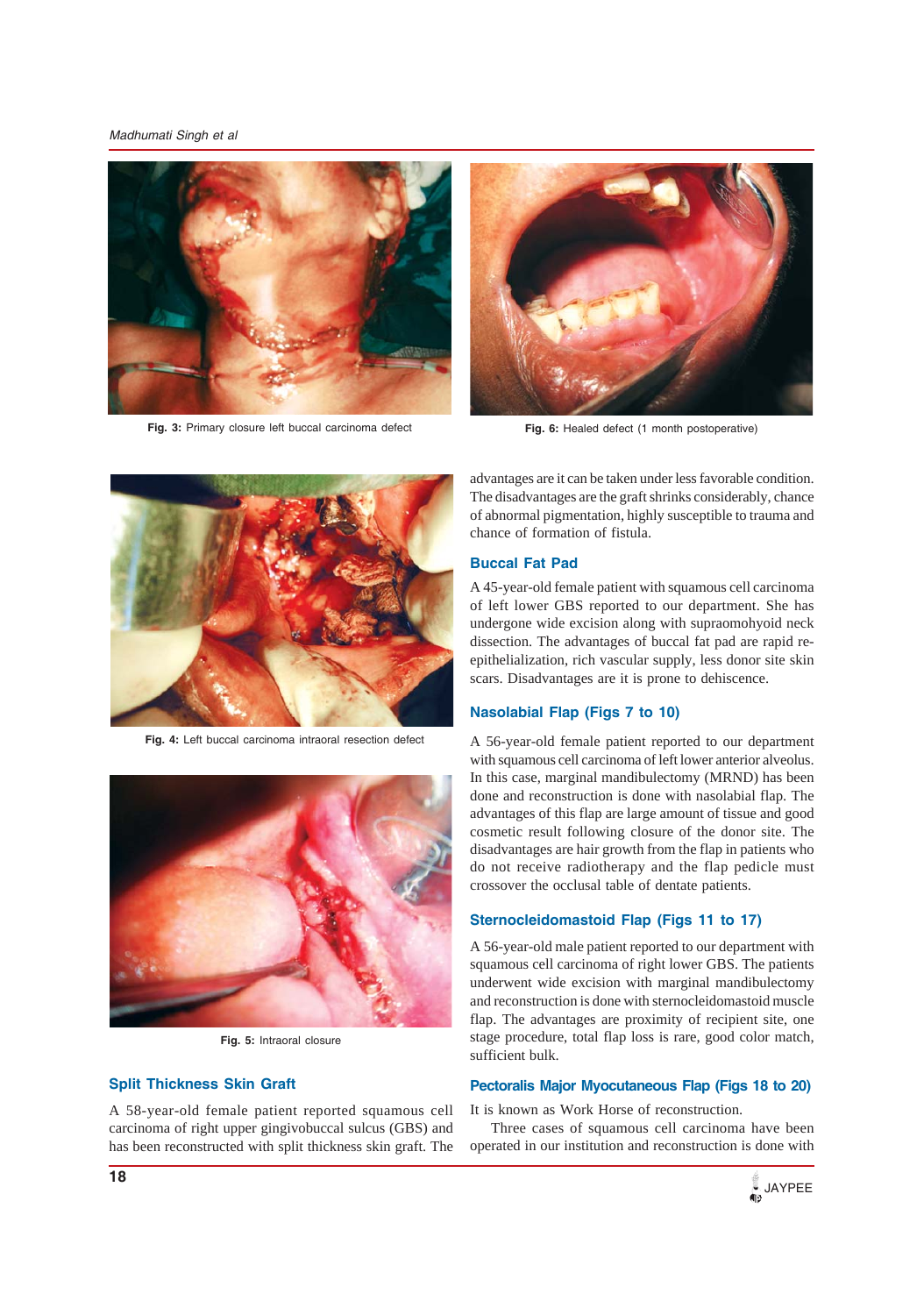*Versatile Grafts and Flaps in Reconstruction of Oral and Maxillofacial Postsurgical Defects*



**Fig. 7:** Anterior mandibular alveolar carcinoma



**Fig. 10:** Closure following nasolabial flap reconstruction



**Fig. 8:** Defect following resection of mandibular alveolar carcinoma **Fig. 11:** Retromolar carcinoma





**Fig. 9:** Nasolabial flap rotated into oral defect

**Fig. 12:** Sternomastoid flap with skin island

pectoralis major myocutaneous flap. The advantages are it provides generous portion of skin, soft tissues, muscle and bone, has consistent blood supply, arc of rotation is more than 20 cm, it has sufficient bulk, good functional/cosmetic results, donor site can be closed primarily and it provides hairless area. The disadvantages are the flap is too bulky,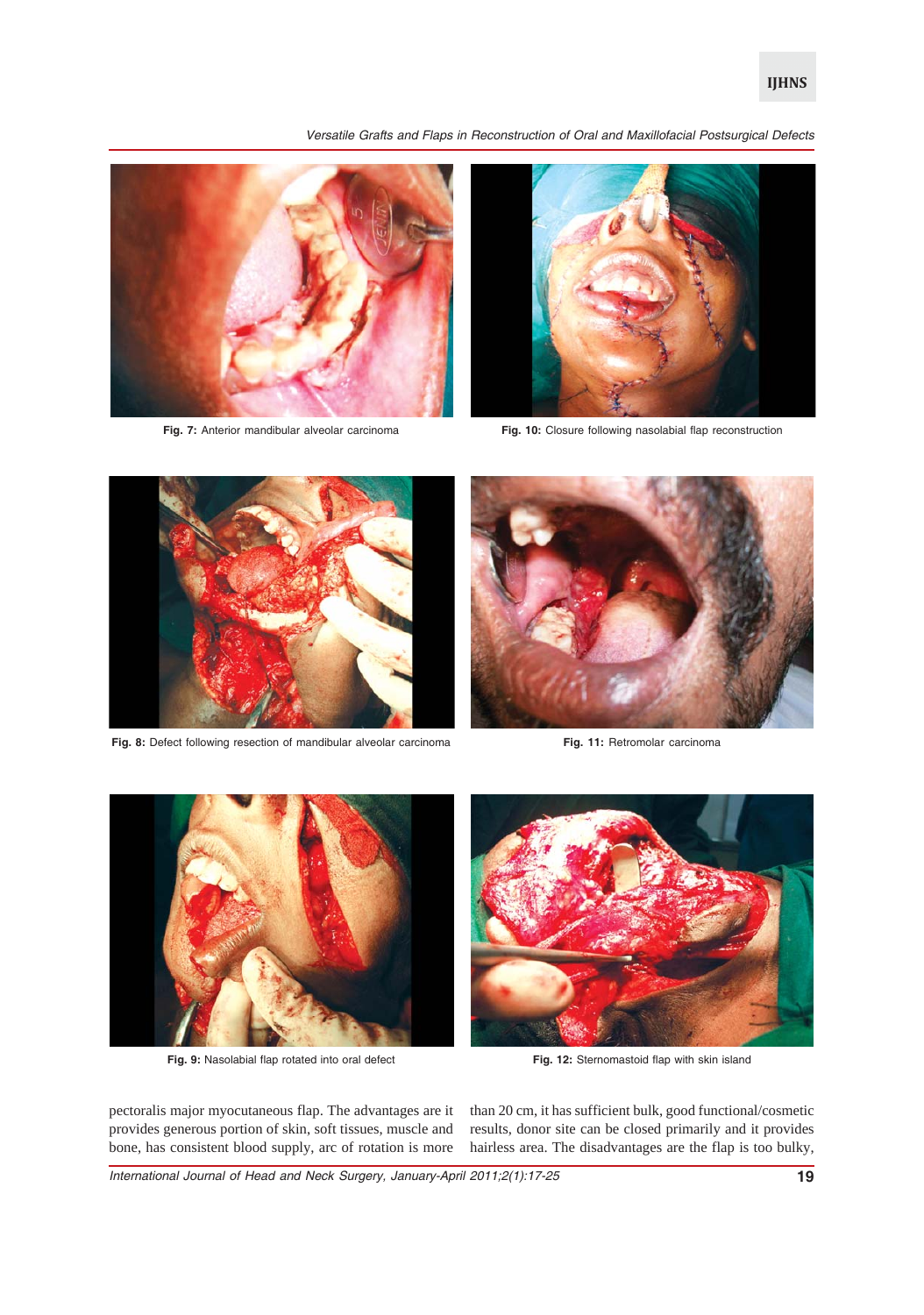*Madhumati Singh et al*



**Fig. 13:** Sternomastoid flap rotated into oral defect



**Fig. 16:** Sternomastoid flap to cover reconstruction plate



**Fig. 14:** Intraoral view of inset sternomastoid flap



**Fig. 17:** OPG of recostruction plate following segmental resection



**Fig. 15:** Four weeks postoperative view of sternomastoid flap reconstruction

loss of muscle noticeable is male, distortion of symmetry in females, difficulty to identify the vascular pedicle.

# **Fibula Free Flap (Figs 21 to 23)**

A 39-year-old male patient reported to our department with a swelling in lower anterior mandibular region. The patient



**Fig. 18:** Mandible carcinoma—segmental resection and neck dissection defect

has been diagnosed as ameloblastoma after routine investigations and radiographs. Resection of ameloblastoma is done and reconstruction is done with fibula free flap. The advantages are uniform width and length (20-25 cm).<sup>5</sup> It has ability to incorporate skin or muscle component with the flap. Disadvantage are chance of flap loss by thrombosis.

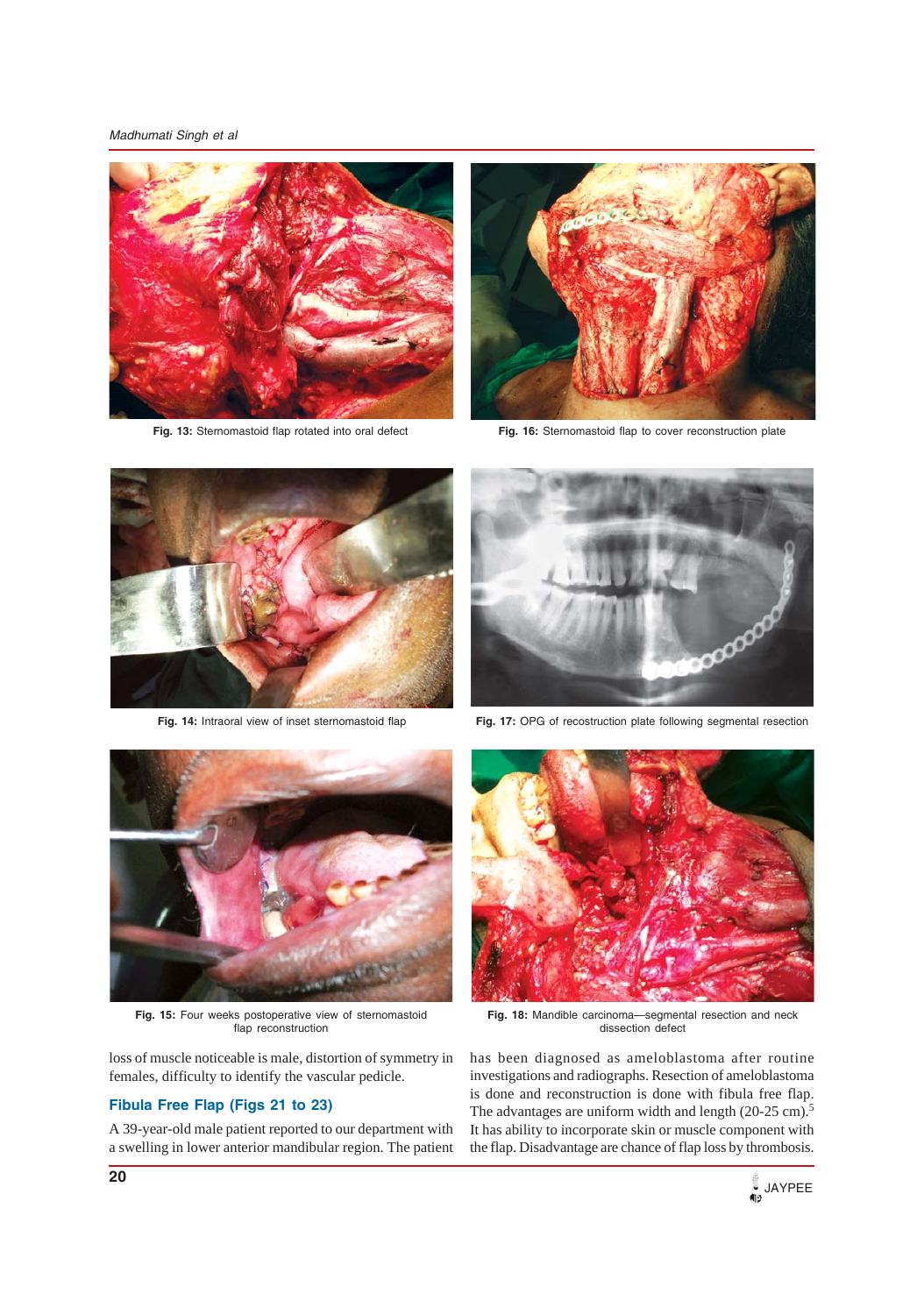*Versatile Grafts and Flaps in Reconstruction of Oral and Maxillofacial Postsurgical Defects*



**Fig. 19:** Pectoralis major pedicled flap raised



**Fig. 22:** Fibula flap raised



Fig. 20: Pectoralis major flap rotated into defect



Fig. 21: OPG of mandible reconstructed with fibula flap

### **Iliac Crest Free Flap**

A 18-year-old female patient reported to our department with swelling of right lower face region. OPG reveals welldefined radioluscency on right body of mandible. Biopsy suggests ossifying fibroma. In this case, segmental



**Fig. 23:** Fibula flap osteotomized and fixed to residual mandible

mandibulectomy (SND) is done and reconstruction done with iliac crest free flap. The advantages are only vascularized bone used extensively with simultaneous or delayed endosteal dental implant placement. Disadvantages are perforation of abdominal viscus, herniation of intraabdominal contents.

### **Temporalis Myocutaneous Flap**

A 26-year-old male reported to our department with a swelling of left palate. FNAC confirms pleomorphic adenoma of hard palate. Excision is done and reconstruction done with temporalis myocutaneous flap. The advantages are it is highly vascular, pliable and durable. The disadvantages are frontal branch weakness of facial nerve as the nerve travels in temporoparietal fascia. Secondary alopecia due to damage of hair follicles for superficial dissection.

### **Radial Forearm Flap (Figs 24 and 25)**

A 45-year-old male patient reported to our department with squamous cell carcinoma of lower gingivobuccal sulcus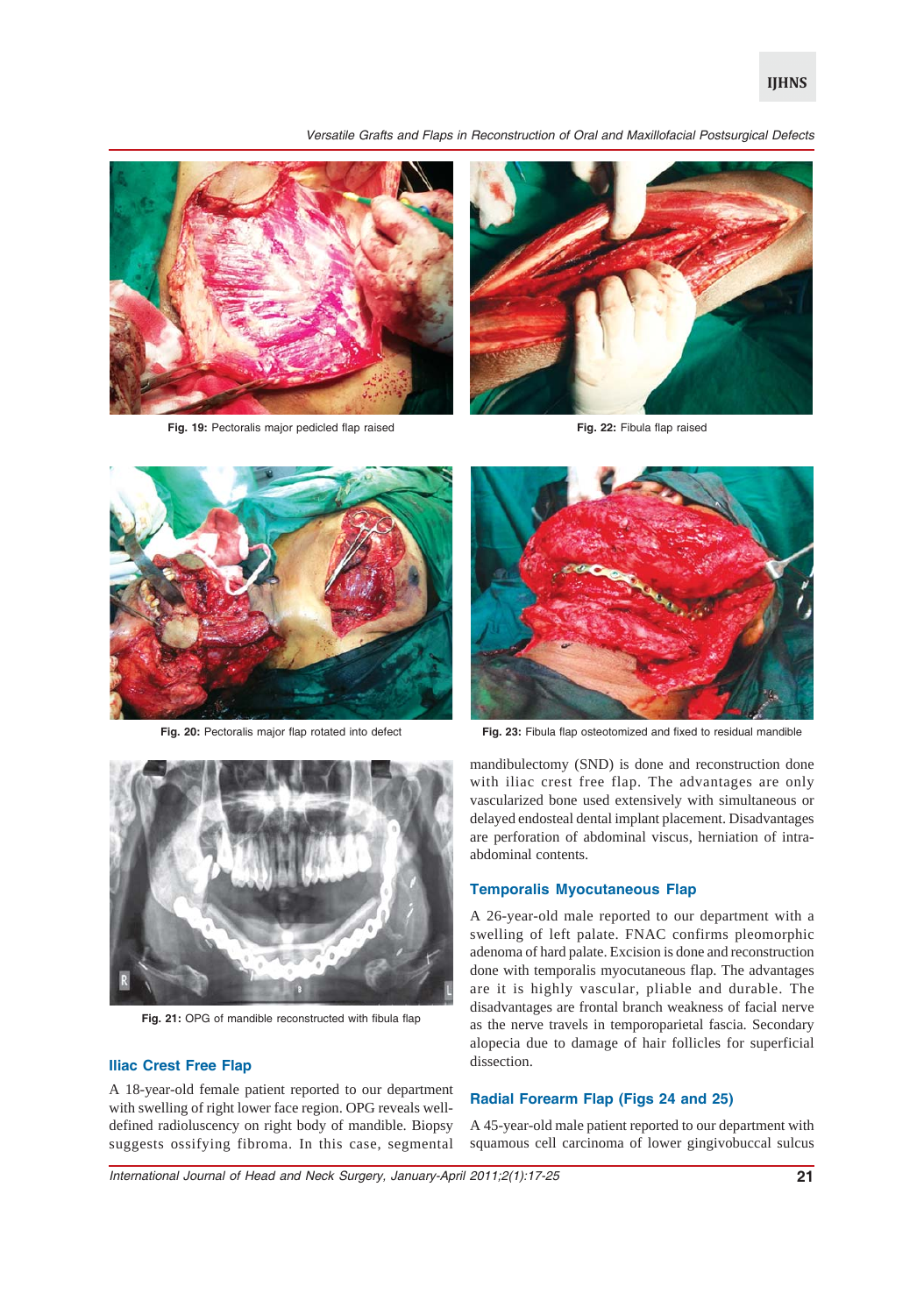*Madhumati Singh et al*





**Fig. 24:** Bipaddled radial forearm flap raised **Fig. 25:** Reconstruction of extensive buccal carcinoma defect with bipaddled radial forearm

near the angle of mouth which perforates through the skin. In this case, modified radical neck dissection is done along with wide excision and the defect is reconstructed with radial forearm flap. The advantages of this flap are its versatility, long pedicle (12-15 cm), easy to raise, reliable, thin pliable and often hairless skin.<sup>6</sup> The disadvantages are donor site defects are visible and usually needs skin graft for the defect.

# **DISCUSSION**

Mathes in 1982 was the first person to describe a systematic approach in reconstruction of head and neck. However, his description of reconstruction ladder was focused towards closure of the defect. There was no consideration for esthetics and function. With the evolution of reconstructive techniques and the focus of life in cancer treatment, the esthetic and functional outcome has become an important criteria in selecting a reconstruction (Table 1). At present, pectoralis major myocutaneous flap described by Aryan (1978) is still the "Work Horse" for most head and neck reconstruction.<sup>1</sup> However, free flap reconstruction is becoming more popular and available. Kroll et al (1997) demonstrated that the morbidity for free flaps reconstruction was lower than pectoralis major myocutaneous flap resulting in shorter hospital stay and cost benefits.<sup>2</sup>

| Surgery<br>Patient<br>Diagnosis<br>Reconstruction<br>Results/<br>Complications<br>Wide excision with<br>Primary closure<br>Good<br>Squamous cell carcinoma<br>of left lower GBS<br><b>MRND</b> |               |
|------------------------------------------------------------------------------------------------------------------------------------------------------------------------------------------------|---------------|
|                                                                                                                                                                                                |               |
|                                                                                                                                                                                                |               |
| Squamous cell carcinoma<br>Subtotal maxillectomy<br>Split thickness skin<br>Partial loss of<br>of right upper GBS<br>skin graft<br>graft                                                       |               |
| 22<br>Œ                                                                                                                                                                                        | <b>JAYPEE</b> |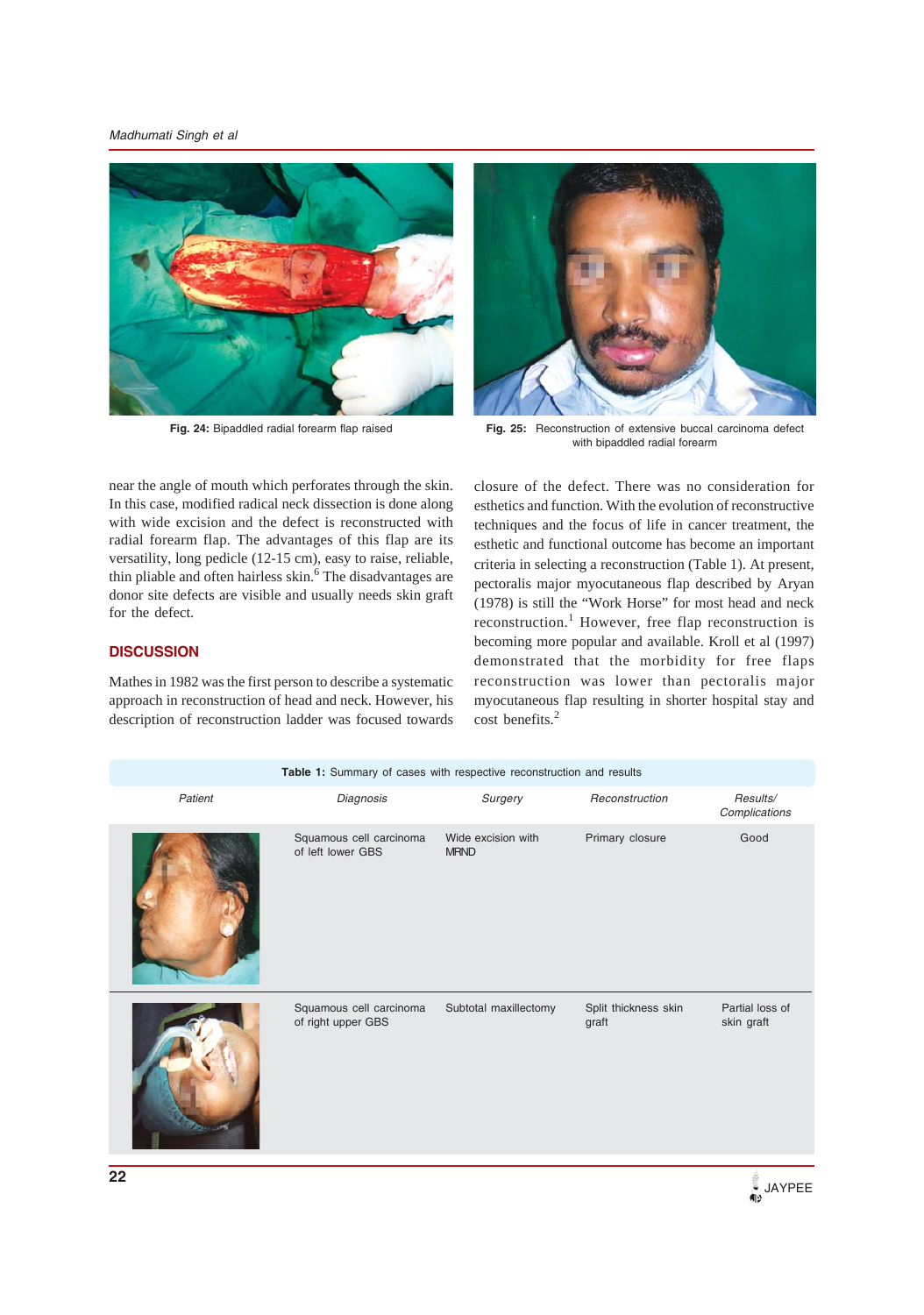| Versatile Grafts and Flaps in Reconstruction of Oral and Maxillofacial Postsurgical Defects |  |  |  |
|---------------------------------------------------------------------------------------------|--|--|--|
|---------------------------------------------------------------------------------------------|--|--|--|

| contd |                                                         |                                                                   |                                                                              |                                                                         |
|-------|---------------------------------------------------------|-------------------------------------------------------------------|------------------------------------------------------------------------------|-------------------------------------------------------------------------|
|       | Squamous cell carcinoma<br>of left lower GBS            | Wide excision with<br><b>SND</b>                                  | Buccal fat pad                                                               | Good                                                                    |
|       | Squamous cell carcinoma<br>of lower anterior alveolus   | Wide excision and<br>en bloc resection with<br><b>MRND</b>        | Nasolabial flap                                                              | Good                                                                    |
|       | Pleomorphic adenoma                                     | Excision/maxillectomy                                             | Temporalis muscle<br>flaps                                                   | Oronasal fistula<br>which closed<br>spontaneously with<br>healing plate |
|       | Squamous cell<br>carcinoma of right lower<br><b>GBS</b> | Wide excision +<br>marginal<br>mandibulectomy with<br><b>MRND</b> | Sternocleidomastoid<br>muscle flap                                           | Good                                                                    |
|       | Squamous cell<br>carcinoma of left<br>lower GBS         | Segmental<br>mandibulectomy with<br>selective neck<br>dissection  | Self locking titanium<br>plates +<br>sternocleido-<br>mastoid muscle<br>flap | Good                                                                    |
|       | Squamous cell<br>carcinoma of left<br>lower GBS         | Hemimandibulectomy<br>with functional neck<br>dissection          | Pectoralis major<br>myocutaeous flap                                         | Neck fistula<br>requiring<br>secondary<br>revision                      |
|       |                                                         |                                                                   |                                                                              | Contd                                                                   |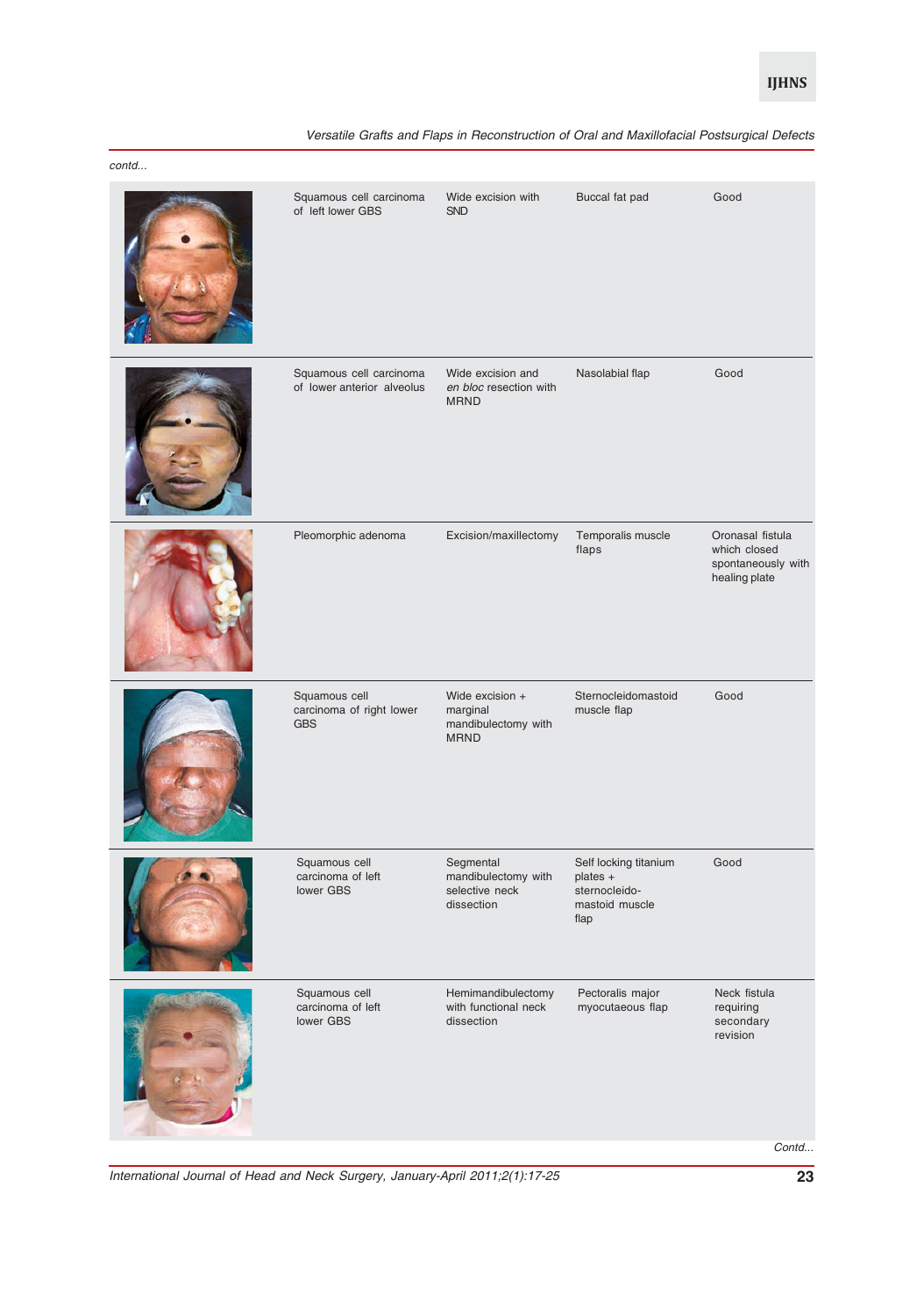# *Madhumati Singh et al*

### *contd...*

| Squamous cell<br>carcinoma of right<br>retromolar region                         | Hemimandibulectomy<br>with MRND               | Pectoralis major<br>myocutaneous flap | Good                                                                               |
|----------------------------------------------------------------------------------|-----------------------------------------------|---------------------------------------|------------------------------------------------------------------------------------|
| Squamous cell<br>carcinoma of left lower<br><b>GBS</b>                           | Wide excision with<br>radical neck dissection | Pectoralis major<br>myocutaeous flap  | Good                                                                               |
| Squamous cell<br>carcinoma of left lower<br>GBS which perforates<br>through skin | Wide excision with<br><b>MRND</b>             | Radial forearm flap                   | Good                                                                               |
| Ameloblastoma                                                                    | Resection of<br>ameloblastoma                 | Fibula free flap                      | Good                                                                               |
| Cemento ossitying<br>fibroma                                                     | Segmental resection                           | Illac crest graft                     | Failure due to infection-<br>bone graft removed<br>leaving reconstruction<br>plate |

Pompeis (1998) also showed the functional superiority of radial forearm flap over pectoralis major myocutaneous flap.<sup>3</sup> Particularly in mandibular reconstruction, the vascularized fibula has shown to be far superior to free corticocancellous bone, specially when postoperative radiotherapy is necessary.

In our experience, depending on the size of defect and patient's functional needs, the whole range of reconstructive